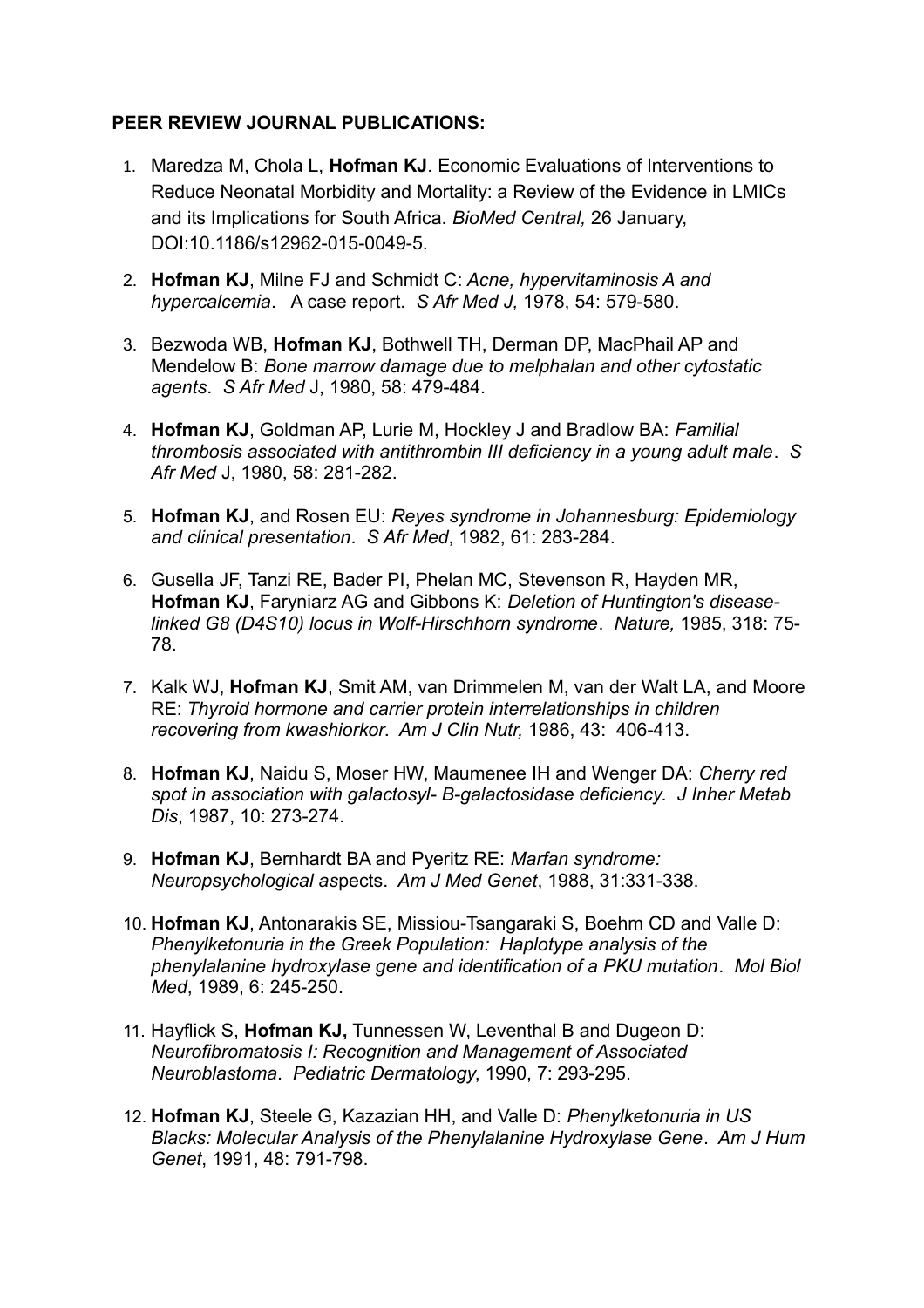- 13. **Hofman KJ** and Boehm CD: *Familial Neurofibromatosis Type I: Clinical experience with DNA testing*. *J Pediatr*, 1992, 120: 394-398.
- 14. Meschia JF, Junkins E, and **Hofman KJ**: *Familial systemized epidermal nevus syndrome*. *Am J Med Genet*, 1992, 44: 664-667.
- 15. Aoyama T, Uchida Y, Kelley RI, Marble M, **Hofman KJ**, Tonsgard JH, Rhead WJ and Hashimoto T: *A novel disease with deficiency of mitochondrial very-longchain Acyl-CoA dehydrogenase*. *Biochem Biophys Res Commu* , 1993, 191: 1369-1372.
- 16. **Hofman KJ**, Tambor ES, Chase GA, Geller G, Faden RR, and Holtzman NA: *Primary care physicians' knowledge of genetics and genetics tests*. *Acad Med* , 1993, 68: 625-632.
- 17. Tambor ES, Chase GA, Faden RR, Geller G, **Hofman KJ** and Holtzman NA: *Improving response rates through incentive and follow-up: the effect of a survey of physicians' knowledge of genetics*. *Am J Publ Health*, 1993, 83: 1599-1603.
- 18. Geller G, Tambor ES, Bernhardt BA, Chase GA, **Hofman KJ**, Faden RR and Holtzman NA: *Physicians' Attitudes Toward Disclosure of Genetic Information to Third Parties*. *J Law Medicine and Ethics*, 1993, 21:2: 238-240.
- 19. Geller G, Tambor ES, Chase GA, **Hofman KJ**, Faden RR and Holtzman NA: *Incorporation of genetics into primary care practice. Will physicians do the counseling and will they be directive? Arch Fam Med*, 1993, 2:11: 1119-1125.
- 20. **Hofman KJ**: *Diffusion of information about Neurofibromatosis type I DNA testing*. *Am J Med Genet*, 1994, 49: 299-301.
- 21. Faden RR, Tambor ES, Chase GA, Geller G, **Hofman KJ**, and Holtzman, NA: *Attitudes of physicians and genetics professionals toward Cystic Fibrosis carrier screening*. *Am J Med Genet,* 1994, 50: 1-11, 1994.
- 22. **Hofman KJ**, Harris EL, Bryan RN, and Denckla MB: *Neurofibromatosis type 1: The cognitive phenotype*. *J Pediatr*, 1994, 124: S1-S8.
- 23. Itoh T, Magnaldi A, White RM, Denckla MB, **Hofman KJ**, Naidu S and Bryan RN: *Neurofibromatosis type 1: the evolution of deep gray and white matter abnormalities*. *AJNR* , 1994, 15:1-7.
- 24. Tambor, ES, Berhardt BA, Chase GA, Faden RR, Geller G, **Hofman KJ**, Holtzman NA: *Offering Cystic Fibrosis Carrier Screening to an HMO Population: Factors Associated with Utilization*. *Am J Med Genet*, 1994, 55: 626-637.
- 25. Mazzocco MMM, Turner JE, Denckla MB, **Hofman KJ**, Scanlon DC and Vellutino FR: L*anguage and reading deficits associated with Neurofibromatosis Type 1: Evidence for a not- so- verbal learning disability*. *Developmental Neuropsychology*, 1995, 11: 503-522.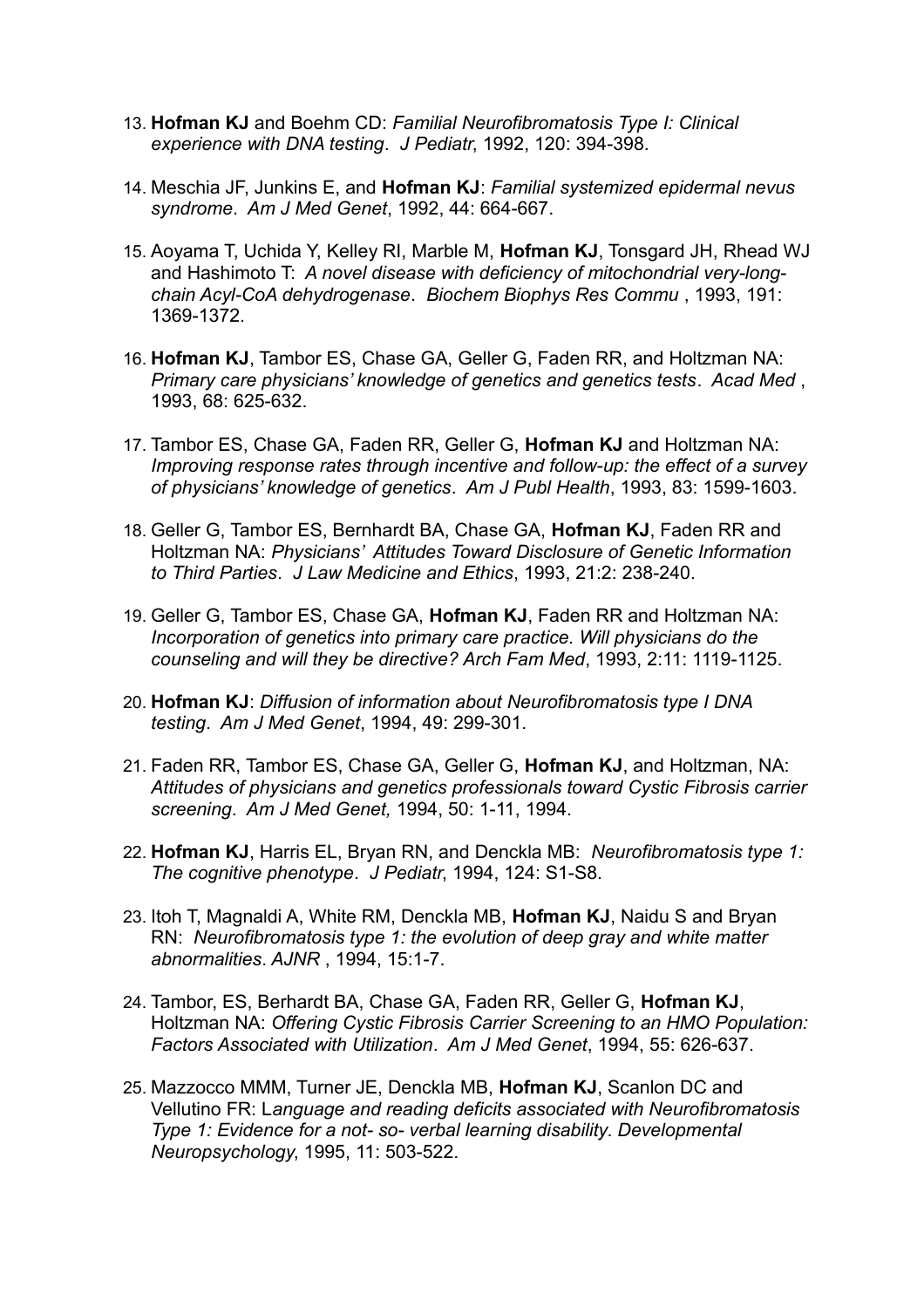- 26. Rossiter JP, **Hofman KJ**, Kelley RI: Smith-Lemli-Opitz Syndrome: *Prenatal Diagnosis by Detection of Cholesterol Precursors in Amniotic Fluid*. *Am J Med Genet*, 1995, 56: 272-275.
- 27. [Denckla MB,](http://www.ncbi.nlm.nih.gov/entrez/query.fcgi?db=pubmed&cmd=Search&itool=pubmed_Abstract&term=%22Denckla+MB%22%5BAuthor%5D) **[Hofman K](http://www.ncbi.nlm.nih.gov/entrez/query.fcgi?db=pubmed&cmd=Search&itool=pubmed_Abstract&term=%22Hofman+K%22%5BAuthor%5D)**J, [Mazzocco MM,](http://www.ncbi.nlm.nih.gov/entrez/query.fcgi?db=pubmed&cmd=Search&itool=pubmed_Abstract&term=%22Mazzocco+MM%22%5BAuthor%5D) [Melhem E,](http://www.ncbi.nlm.nih.gov/entrez/query.fcgi?db=pubmed&cmd=Search&itool=pubmed_Abstract&term=%22Melhem+E%22%5BAuthor%5D) [Reiss AL,](http://www.ncbi.nlm.nih.gov/entrez/query.fcgi?db=pubmed&cmd=Search&itool=pubmed_Abstract&term=%22Reiss+AL%22%5BAuthor%5D) [Bryan RN,](http://www.ncbi.nlm.nih.gov/entrez/query.fcgi?db=pubmed&cmd=Search&itool=pubmed_Abstract&term=%22Bryan+RN%22%5BAuthor%5D) [Harris EL,](http://www.ncbi.nlm.nih.gov/entrez/query.fcgi?db=pubmed&cmd=Search&itool=pubmed_Abstract&term=%22Harris+EL%22%5BAuthor%5D) [Lee J,](http://www.ncbi.nlm.nih.gov/entrez/query.fcgi?db=pubmed&cmd=Search&itool=pubmed_Abstract&term=%22Lee+J%22%5BAuthor%5D) [Cox CS,](http://www.ncbi.nlm.nih.gov/entrez/query.fcgi?db=pubmed&cmd=Search&itool=pubmed_Abstract&term=%22Cox+CS%22%5BAuthor%5D) Schuerholz LJ: *Relationship between T2-weighted hyperintensities (unidentified bright objects) and lower IQs in children with neurofibromatosis-1*. *[Am J Med Genet](javascript:AL_get(this,%20)*, 1996, 67:(1): 98-102.
- 28. Bernhardt BA, Chase GA, Faden RR, Geller G, **Hofman KJ**, Tambor ES, Holtzman NA: *Educating patients about cystic fibrosis carrier screening in a primary care setting*. *Arch Fam Med,* 1996, *5*:336-340.
- 29. Denckla MB, **Hofman KJ**, Bryan RN, Reiss A, Harris EL, Melhem ME, Lee J, Cox CS, Sheurholtz LJ: *Neurofibromatosis 1: Relationship between cognitive deficits and MRI findings in children*. *Am J Med Genet ,* 1996, 67:98-102.
- 30. **Hofman KJ** and Wigton A: *Consensus Statement on Screening for Developmental Disabilities in the Preschool Population*. *S Afr J Occ Therapy*, 1997, 27: 15-18.
- 31. **Hofman KJ**. The Global Forum for Bioethics in Research: Report of a meeting, November 1999. *Journal of the American Society of Law, Medicine and Ethics*, 2000, 28: 174-175.
- 32. Loff B, **Hofman KJ** and Muthuswamy V. The Global Forum for Bioethics in Research: Report of a Meeting. *Issues in Medical Ethics* 2001, IX (2): 63-64.
- 33. Grady C, Ramjee G, Pape J, **Hofman KJ** and Speers M: *Ethical and Legal Issues in Infectious Disease Research and Control*. *Emerging Infectious Diseases*, 2001, 7: Supplement.
- 34. Lavery JV, Upshur REG, Sharp RR, **Hofman KJ**: *Ethical issues in international environmental health* research *Int J Hyg Environ Health*, 2003, 206 (45): 453- 463.
- 35. Yach D, Hawkes C, Gould CL, **Hofman KJ**: *The Global Burden of Chronic Diseases: Overcoming Impediments to Prevention and Control*. *JAMA*, 2004, 291 (21): 2616-2622.
- 36. Kupfer L, **Hofman KJ,** Jarawan R, McDermott J, Bridbord K: *Strategies to discourage brain drain*. *Bull. WHO,* 2004, 82(8): 616-623.
- 37. **Hofman KJ**, Primack A, Keusch G, and Hrynkow S: *Addressing the Growing Burden of Trauma and Injury in Low- and Middle-Income Countries*. *Am J Public Health*, 2005, 95 (1): 13-17.
- 38. Weatherall D, **Hofman KJ**, Rodgers G, Ruffin J and Hrynkow S: *A Case for Developing North-South Partnerships for Research in Sickle Cell Disease*. *Blood*, 2005, 105 (3): 921-923.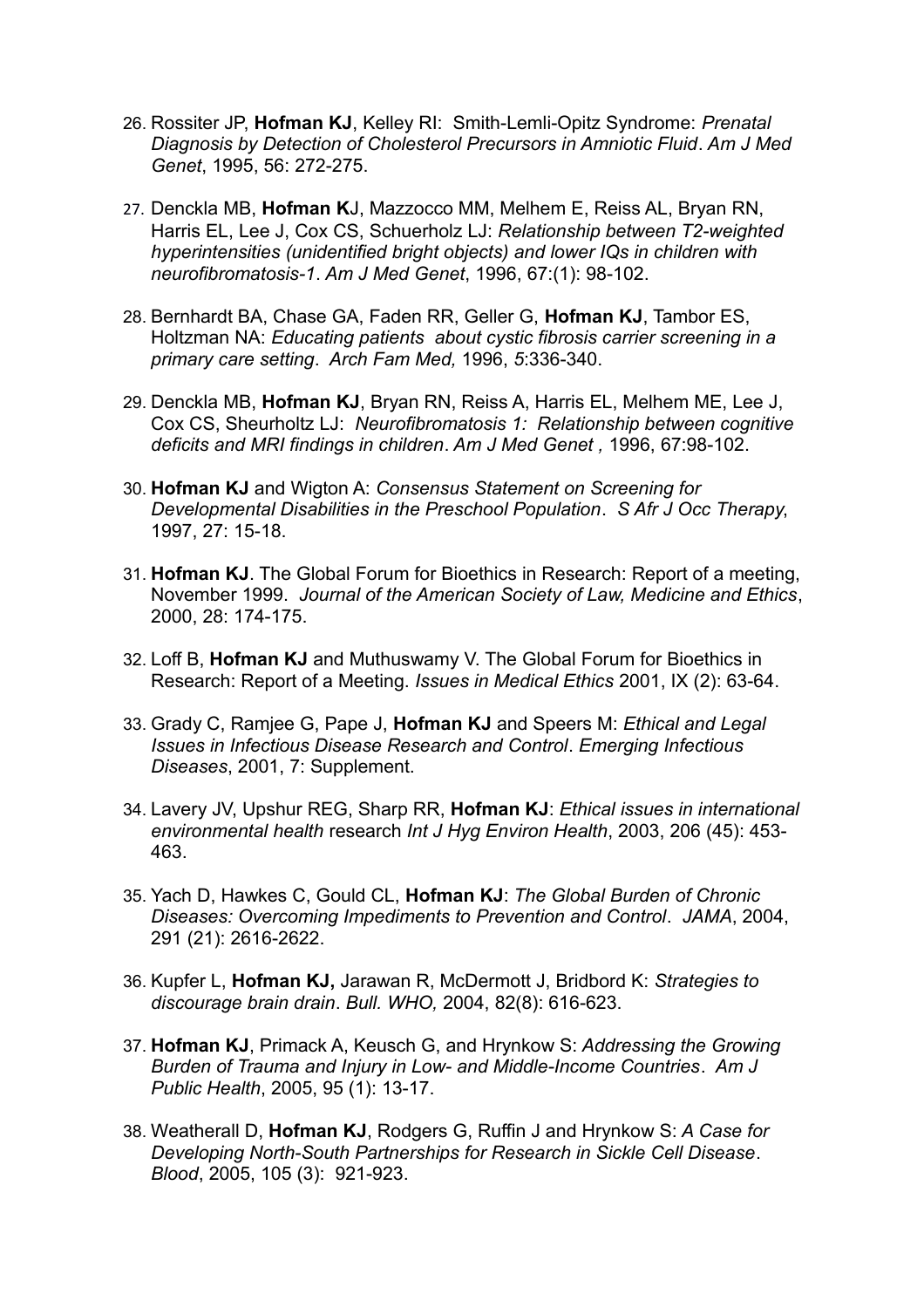- 39. Katz FN and **Hofman KJ**. Enabling Genetics: *Promise in the Developing World*. *Harvard International Review,* 2005, Vol. XXVII (1): 38-42.
- 40. Michels KM, **Hofman KJ**, Keusch GT, Hrynkow SH: *Stigma and Global Health: looking forward*. *The Lancet*, 2006, 367, 538-53.
- 41. **Hofman KJ,** Ryce A, Prudhomme W, Kotzin S: *Reporting of noncommunicable disease research in the developing world: a pilot bibliometric analysis*. *J Med Libr Assoc,* 2006*,* 94 (4): 415-420.
- 42. Morahan PS, Diserens DF, Phil M, Richman RC, Primack A, **Hofman KJ**, and Hrynkow S. Women: *Health Scientists from Developing Countries: A Pilot Effort for Meeting their Career and Leadership Aspirations and Needs*. *Association Women in Science* Summer, 2006.
- 43. Madon T, **Hofman KJ**, Kupfer L, Glass RI: *Public Health Implementation Science*. *Science*, 2007, 318 (5857): 1728-9.
- 44. **Hofman KJ**, Kanyengo CW, Rapp BA, Kotzin, S: *Mapping the health research landscape in Sub-Saharan Africa: a study of trends in biomedical publications*. *J Med Libr Assoc* 2009, 97(1): 41- 4.
- 45. Anand NP, **Hofman KJ,** Glass RI: *The Globalization of Health Research: Harnessing the Scientific Diaspora*. *Acad Med*, 2009, 84 (4): 525-34.
- 46. **Hofman KJ**, Tollman SM: *Setting Priorities for Health in 21st Century South Africa South Afr M J*, 2010, 100,12: 798-800.
- 47. Maredza M, **Hofman KJ**, Tollman SM: *A hidden menace: Cardiovascular disease in South Africa and the costs of an inadequate policy response*. *SA Heart*, 2011, 8 (1): 48-57.
- 48. Ajuwon GA, Auston I, Raghavan R, Kotzin S, **Hofman KJ**: *Assessment of Scholarly Publications of Nigerian Health Sciences Researchers in MEDLINE*/PubMed (1996 -2007) *Sierra Leone J Biomed* Res, 2011, 3 (2): 89- 96.
- 49. Verguet S, Jassat A, Tollman S, Murray CJL, Jamison DT, **Hofman KJ**: *Measles control in sub-Saharan Africa: South Africa as a case study*. *Vaccine, 2012*, 30 (9): 1594-600.
- 50. Bertram M, Steyn K, Wentzel-Viljoen E, Tollman S, **Hofman KJ:** *The impact of reducing sodium content in high salt foods in South Africa. SAMJ,* 2012, 102 (9): 743-5.
- 51. De Jager P, **Hofman KJ**, Khan T, Volmink H, Jina R: *The National Planning Commission's Development Plan 2030: A public health perspective*. *SAMJ ,* 2012, 102 (11): 827-9.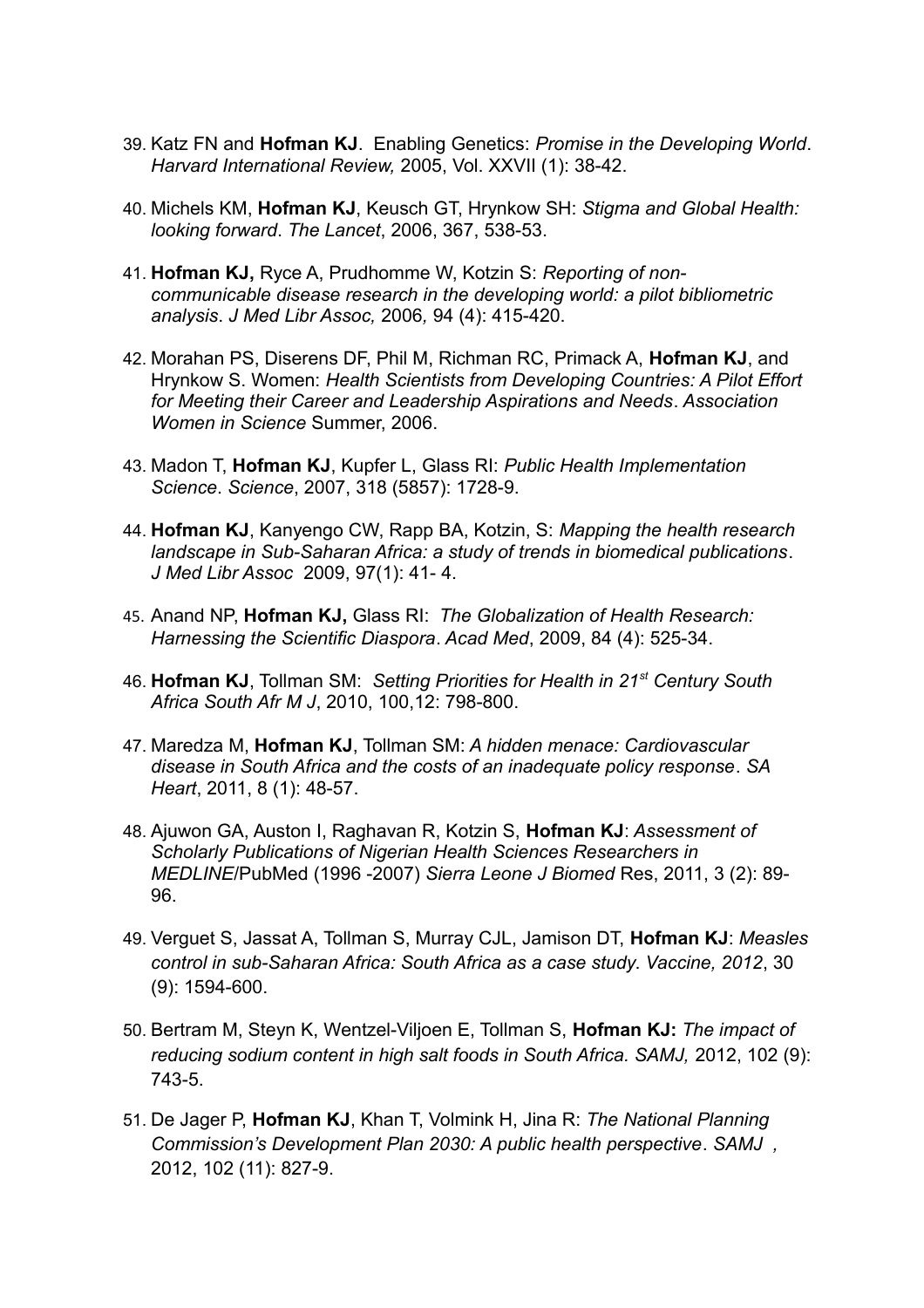- 52. Bertram MY, Jaswal AV, Van Wyk VP, Levitt NS , **Hofman KJ**: (*2013) The nonfatal disease burden caused by type 2 diabetes in South Africa*, 2009. *Global Health Action, 6 :12944.* <http://dx.doi.org/10.3402/gha.v6i0.192>
- 53. Bertram M, Katzenellenbogen J, Vos T, Bradshaw D, **Hofman KJ:** *The disability adjusted life years associated with stroke in South Africa*. *International Journal of Stroke.* 7 JAN 2013, doi/10.1111/j.1747-4949.2012.00955.x
- 54. Perez AM, Ayo-Yusuf OA, **Hofman KJ**, Kalideen S, Maker A, Mokonoto D, Morojele N, Naidoo P, Perry C, Rendall-Mkosi K, Saloojee Y: *Establishing a Health Promotion and Development Foundation in South Africa – critical issues to consider*. *SAMJ* 2013 Jan 14, 103 (3):147-9.
- 55. Verguet S, Jassat W, Bertram M, Tollman S, Murray CJL, Jamison DT, **Hofman KJ**: *Supplementary immunization activities (SIAs) in South Africa: comprehensive economic evaluation of an integrated child health delivery platform*. *Global Health Action*, 2013, 1 (6) :1-9.
- 56. Sartorius B, Cohen C, Chirwa T, Ntshoe G, Puren A, and **Hofman KJ**: *Identifying high-risk areas for sporadic measles outbreaks: lessons from South Africa*. *Bull WHO*, 2013, 91 (3):174-83.
- 57. **Hofman KJ**, Blomstedt Y, Addei S, Kalage R, Maredza M, Sankoh O, Bangha M, Kahn K, Becher H, Haafkens J, Kinsman J: *Addressing research capacity for health equity and the social determinants of health in three African countries: the INTREC programme*. G*lobal Health Action*, 2013, 6:1-7.
- 58. Verguet S, Jassat W, Bertram MY, Tollman SM, Murray CJL, Jamison D and **Hofman KJ:** *Impact of supplemental immunization activity campaigns (SIA) on health systems: findings from South Africa. Journal of Epidemiology and Community Health, JECH on line,* 2013*,* 10.1136/jech-2012-202216.
- 59. Khan T, Bertram M, Levitt N, Mash B, Jina R, **Hofman KJ**: *Preventing diabetes blindness: Cost effectiveness of a screening programme using digital nonmydriatic fundus photography for diabetic retinopathy in a primary health care setting in South Africa. Diabetes Research and Clinical Practice* 2013, 2: 170- 176
- 60. Wesson HKH, Boikhutso N, Bachani A, **Hofman KJ**, Hyder AA: *The cost of injury and trauma care in low and middle-income countries: a review of economic evidence*. *Health Policy and Planning* 2013, 1–17. doi:10.1093/heapol/czt064
- 61. Cabrera-Escobar M, Veerman L, Bertram M, Tollman S, **Hofman KJ**; *Could a tax on sugar sweetened beverages reduce the obesity rate in South Africa?* A Meta-analysis. *BMC Public Health,* 2013, 13: 1072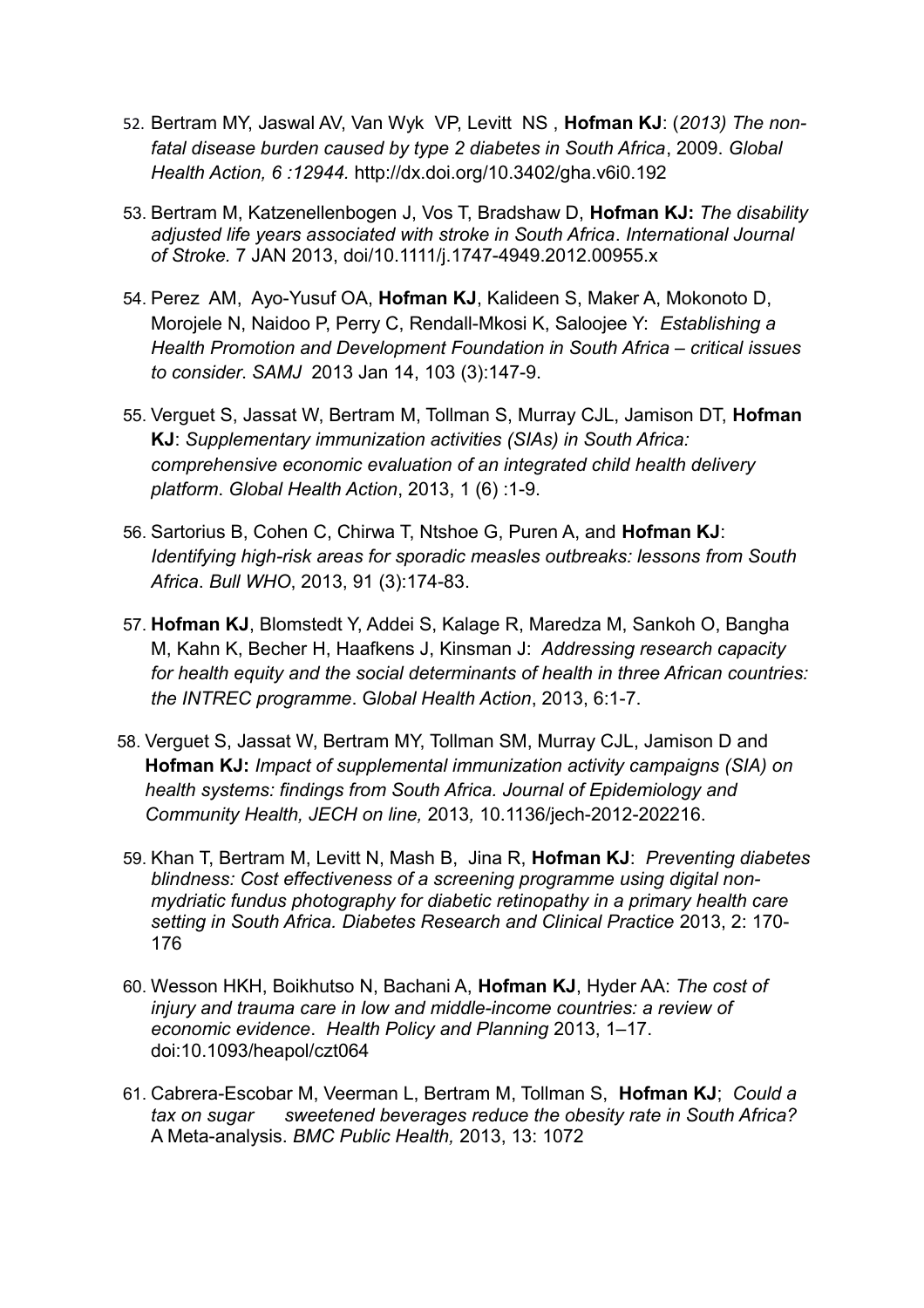- 62. Maredza M, Bertram M, Salojee H, Cherisch M, Tollman S**, Hofman KJ**: *Costeffectiveness analysis of infant feeding strategies to prevent mother-to-child transmission of HIV in South Africa*. *African Journal of AIDS Research, 2013, 12:3; 151-160*
- 63. Jack H, Stein A, Newton C and **Hofman KJ**: *Expanding access to mental health care: The missing ingredient*. The *Lancet Global Health* 2014; 2(4) 183 – 184
- 64. Gaziano T, Bertram M, Tollman S and **Hofman K**. Hypertension management by community health workers South Africa: a cost effective analysis. *BMC Public Health,* 2014; 14(1): 240, Impact factor: 2.26
- 65. Jack H, Wagner R, Petersen I, Thom R, Newton C, Stein A, Kahn K, Tollman S, **Hofman K**. Closing the mental health treatment gap in South Africa: A review of costs and cost-effectiveness. *Global Health Action,* 2014; 14:240, Impact factor: 1.93
- 66. Manyema M, Veerman L, Sartorius B, Chola L, Tugendhaft A, Labadarios D, **Hofman KJ***.* Potential impact on obesity of a 20% tax on sugar sweetened drinks in South Africa Adults: A Mathematical Model. *PLoS oNE,* August 2014; 9(8); e105287, Impact factor: 3.23
- 67. Volmink HC, Bertram MY, Jina R, Wade AN, **Hofman KJ**. Applying a private sector capitation model to the management of type 2 diabetes in the South African public sector: a cost-effectiveness analysis. *BMC Health Services Research,* October 2014; 14:44, Impact factor: 1.71
- 68. Tugendhaft A and **Hofman KJ**. Empowering healthy food and beverage choices in the workplace. *Occupational Health Southern Africa* 2014; 20(5):6-8 <http://www.occhealth.co.za/?/viewArticle/1539>
- 69. **Hofman KJ**. Non-communicable diseases in South Africa : a challenge to economic development. *S Afr Med J* 2014; 104(10):647. DOI:10.7196/SAMJ.8727, Impact factor: 1.71
- 70. **Hofman KJ,** Cook C, Levitt N. Preventing diabetic blindness: a priority for South Africa. *S Afr Med J*, 2014; 104(10):647, DOI: 10.7196/samj.8727. Impact factor: 1.71
- 71. Jack H, Stein A, Newton CR, **Hofman KJ**. Expanding access to mental health care: a missing ingredient. *Lancet Global Health* 2014, DOI: 10.1016/S2214- 109X(14)70029-4, Impact factor: 45.2
- 72. Mandel J, Tugendhaft A, Michalow J, **Hofman KJ**. Nutrition Labelling: A Review of Research on Consumer and Industry Response in the Global South. *Global Health Action* 2015:(8) 25912, Impact factor: 1.93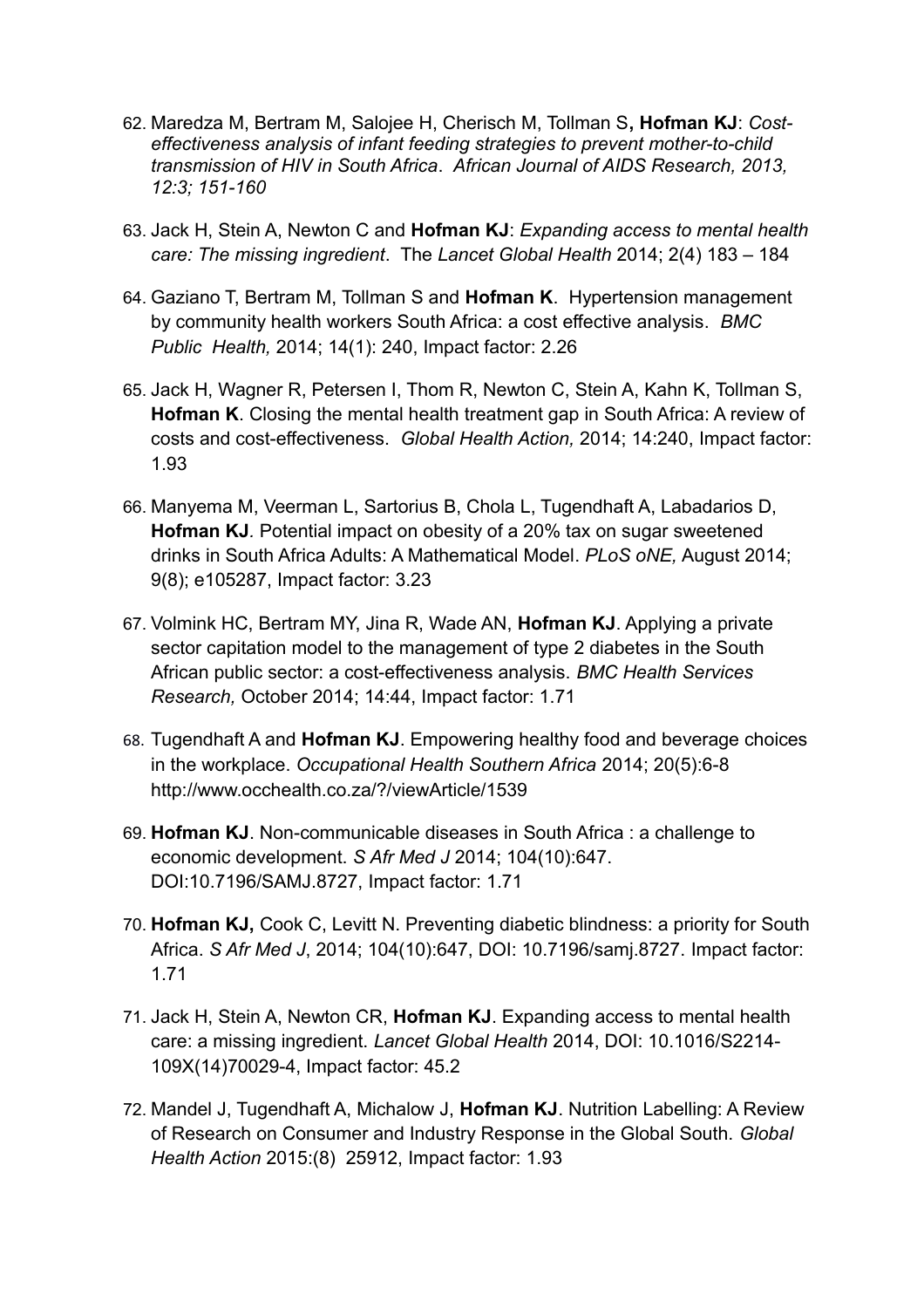- 73. Michalow J, Chola L, McGee S, **Hofman KJ**. Triple return on investment: the cost and impact of 13 interventions that could prevent stillbirths and save the lives of mothers and babies in South Africa. *BMC Pregnancy and Childbirth*  2015: (15)39, Impact factor: 2.19
- 74. Chola L, Pillay Y, Barron P, Tugendhaft A, Kerber K, **Hofman KJ**. Cost and impact of scaling up interventions to save lives of mothers and children: Taking South Africa closer to MDGs 4 & 5. *Global Health Action.* 2015, 8:27265, Impact factor: 1.93
- 75. Chola L, Michalow J, McGee S, **Hofman KJ**. Cost and effects of scaling up essential interventions to prevent and treat diarrhea in children under 5 in SA. *BMC Public Health* 2015, 15:394, Impact factor: 2.26
- 76. Alex Myers, David Fig, Aviva Tugendhaft, Jessie Mandle, Jonathan Myers, **Hofman KJ**. Sugar and Health in South Africa: Potential Challenges to Leveraging Policy Change*. Taylor & Francis Production: Global Public Health,*28 August 2015, DOI 10.1080/17441692.2015.1071419, Impact factor: 1.47
- 77. Chola L, McGee S, Tugendhaft A, Buchmann E, **Hofman KJ**. Scaling up family planning to reduce maternal and child mortality: The potential costs and benefits of modern contraceptive use in South Africa. *PLoS One.* June 15, 2015, DOI:10.1371/journal.pone.0130077, Impact factor: 3.23
- 78. Chalkidou K, Tantivess S, Culyer AJ, McGee S, **Hofman KJ**. National Health Insurance in South Africa: Relevance of a national priority-setting agency. S Afr Med J 2015;105(9):739-740. DOI:10.7196/SAMJnew.8584, Impact factor: 1.71
- 79. Sartorius B, Veerman L, Manyema M, Chola L, **Hofman KJ**. Determinants of obesity and associated population attributability, South Africa: empirical evidence from a national panel survey. 2008-2012. *PLoS oNE.* June 10, 2015 DOI: 10.1371/journal.pone.0130218, Impact factor: 3.23
- 80. Manyema M, Veerman L, Chola L, Tugendhaft A, Labadarios D, **Hofman KJ**. Decreasing the burden of type 2 diabetes in South Africa: the impact of taxing sugar-sweetened beverages. *PLos One,* November 2015, DOI: 10.1371/journal.pone.0143050, Impact factor: 3.23
- 81. Tugendhaft A, Manyema M, Veerman L, Chola L, Labadarios D, **Hofman KJ**. Cost of Inaction on Sugar Sweetened Beverage Consumption Implication for obesity in South Africa. Public Health Nutrition, DOI: [http://dx.doi.org/10.1017/S1368980015003006,](http://dx.doi.org/10.1017/S1368980015003006) Impact factor: 2.67
- 82. Moodley G, Christofides N, Norris S, Achia T, **Hofman KJ**. Obesogenic environments in SA: A pilot study in Soweto. Preventing Chronic Disease. DOI: [http://dx.doi.org/10.5888/pcd12.140559,](http://dx.doi.org/10.5888/pcd12.140559) 2015, Impact factor: 2.12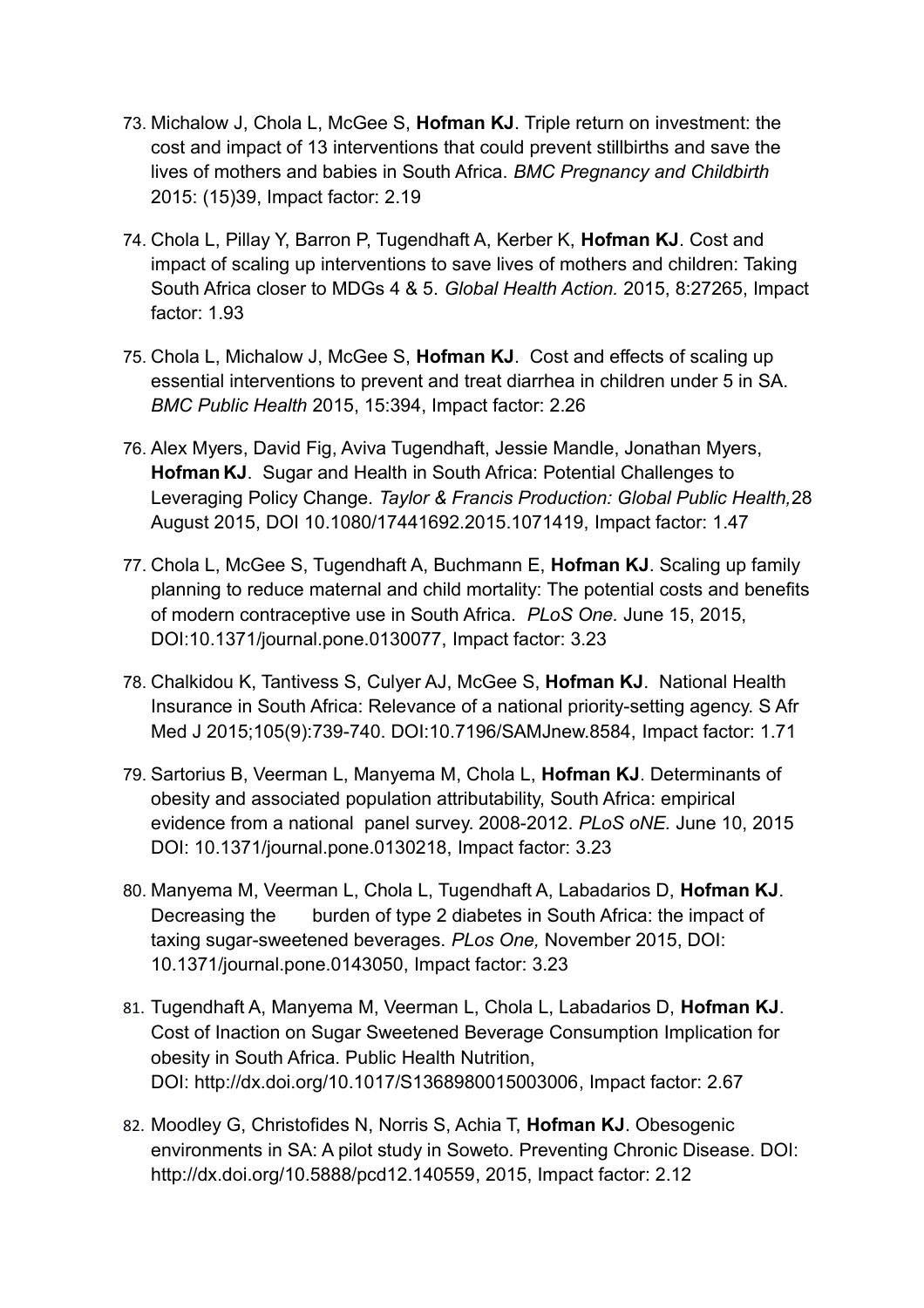83. **Hofman KJ**, Kramer B. Human resources for research: building bridges through the Diaspora. *Global Health Action*, Nov 2015, DOI: 10.3402/gha.v8.29559, Impact factor: 1.93

#### **MANUSCRIPTS UNDER REVIEW:**

- 1. Wagner RG, Betram MY, Gomes- Olive FX, Tollman SM, Lars Lindholm L, Newtown CR, **Hofman KJ**. Health care utilization and out-of-pocket costs of people with epilepsy in rural South Africa: a cross- sectional survey, *BMC Public Health.*
- 2. Wesson H, Mthembu N, Hyder A, Bertram M, **Hofman KJ**. Informing Road Traffic Intervention Choices in South Africa: The Role of Economic Evaluations. *Global Health Action.*
- 3. Molete M, **Hofman KJ**, Chola L. Costs of School-based mobile dental services in Gauteng, South Africa. *Journal of Public Health Dentistry*
- 4. Maredza M, Lumbwe Chola, **Hofman KJ**. Economic evaluations of interventions to reduce neonatal morbidity and mortality: A review of the evidence in LMICs and its implications for South Africa. *BMC Cost effectiveness and Resource Allocation*
- 5. Myers A, Tugendhaft A, Fig D, Myers J, **Hofman KJ**. A history of the South African Sugar Industry and the implications for obesity interventions. *Journal African Studies*
- 6. Manyema M, Veerman L, Chola L, Tugendhaft A, Sartorius B, **Hofman KJ**. The potential impact of a 20% tax on sugar-sweetened beverages on stroke in South African adults: A mathematical model. PLOS ONE
- 7. McGee S, Chola L, Tugendhaft A, **Hofman KJ**. Cost and impact of scaling up interventions to save lives of mothers and children in KZN. BMC Public **Health**
- 8. Chalkidou K, Glassman A, Marten R, Vega J, Teerawattananon Y, Tritasavit N, Gyansa-Lutterodt M, Seiter A, Kieny M, AJ Culyer, **Hofman KJ**. Priority Setting: What is it, and why is it critical for achieving Universal Health Coverage? BULL WHO
- 9. Meyers A, Fig D, Tugendhaft A, Meyers J, **Hofman KJ.** The history of the South African Sugar Industry illuminates deeply rooted obstacles for sugar reduction anti-obesity interventions*. African Studies* - Manuscript ID CAST-2015-0066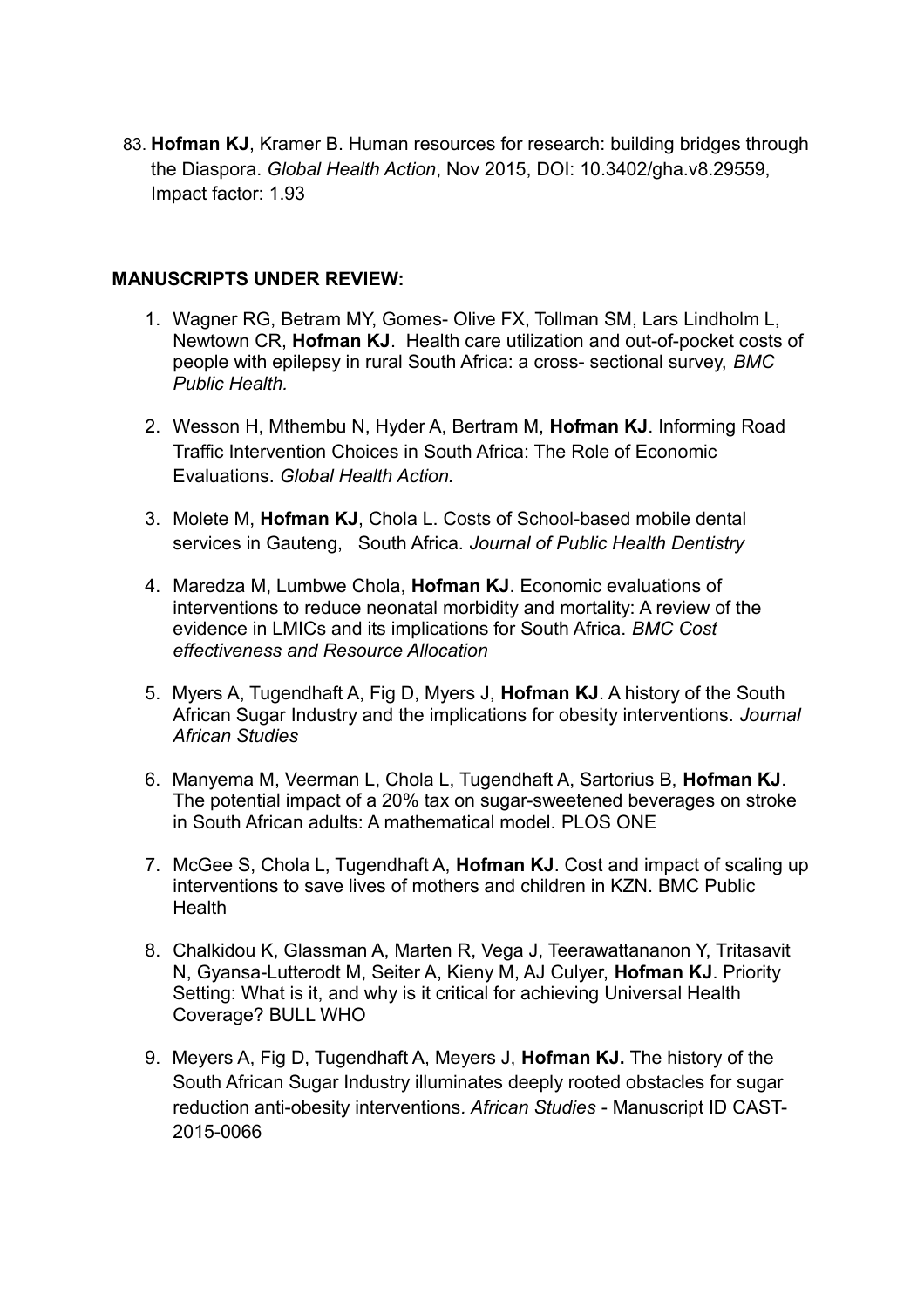## **BOOKS AND/OR CHAPTERS IN BOOKS**

#### **Books:**

1. Editor, Disease and Mortality in Sub-Saharan Africa, Second Edition, Jamison DT, Feachem RG, Makgoba MW, Baingana FK, Bos ER, **Hofman KJ** and Rogo KO. The World Bank, Washington, D.C. 2006.

#### **Chapters:**

- 2. Solarsh G and **Hofman KJ**. Chapter 10: Developmental Disabilities, in Disease and Mortality in Sub-Saharan Africa, Second Edition. The World Bank, Washington, D.C, 2006.
- 3. Durkin M, Schneider H, Pathania V, Nelson K, Solarsh G, Bellows N, Scheffler R, **Hofman KJ**. Chapter 49: Learning and Developmental Disabilities, in Disease Control Priorities in Developing Countries, Second Edition, pp 933-952. The World Bank and Oxford University Press, New York, 2006.
- 4. **Hofman KJ,** Anand N, and Keusch G. Bridging the Health Genomics Divide: A Case for Building Research Capacity in the South, in *Genomics, Health and Society Emerging Issues for Public Policy,* pp 143-154. Eds: Knoppers BM and Scriver C. Policy Research Initiative, Canada, 2003.
- 5. Leppert M and **Hofman KJ**. Fetal Alcohol Syndrome, in *Developmental Disabilities in Infancy and Childhood. Volume II: The Spectrum of Developmental Disabilities*, Chapter 19 pp 281-288. Second Edition. Eds: Capute AJ and Accardo PJ. Paul H. Brookes, Baltimore, MD, 1996.

## **MONOGRAPHS AND PROCEEDINGS**

- 1. **Hofman KJ**, Holtzman NA. Efficacy of screening for developmental disabilities (Prepared for US Centers for Disease Control) *Down Syndrome and Neurofibromatosis Type 1*, 1991
- 2. **Hofman KJ**, Wigton A, Adnams, CA and Jacobs MA: Workshop *Preschool Screening for Developmental Disabilities in South Africa*, Child Health Unit, 1997
- 3. **Hofman KJ**, Lee R. *Successful Tobacco Legislation in South Africa*. Intersectoral Case Study (Prepared for WHO – Africa) [http://www.afro.who.int/en/clusters-a-programmes/hpr/social-a](http://www.afro.who.int/en/clusters-a-programmes/hpr/social-a-economic-determinants-of-health/case-studies/country-experiences-rio/4082-successful-tobacco-legislation-in-south-africa.html)[economic-determinants-of-health/case-studies/country-experiences](http://www.afro.who.int/en/clusters-a-programmes/hpr/social-a-economic-determinants-of-health/case-studies/country-experiences-rio/4082-successful-tobacco-legislation-in-south-africa.html)[rio/4082-successful-tobacco-legislation-in-south-africa.html](http://www.afro.who.int/en/clusters-a-programmes/hpr/social-a-economic-determinants-of-health/case-studies/country-experiences-rio/4082-successful-tobacco-legislation-in-south-africa.html)
- 4. **Hofman KJ**, Lee R. *Successful Sodium Regulation in South Africa*. Intersectoral Case Study (Prepared for WHO – Africa) [http://www.afro.who.int/en/clusters-a-programmes/hpr/social-a-](http://www.afro.who.int/en/clusters-a-programmes/hpr/social-a-economic-determinants-of-health/case-studies/country-experiences-rio/4085-successful-sodium-regulation-in-south-africa-.html)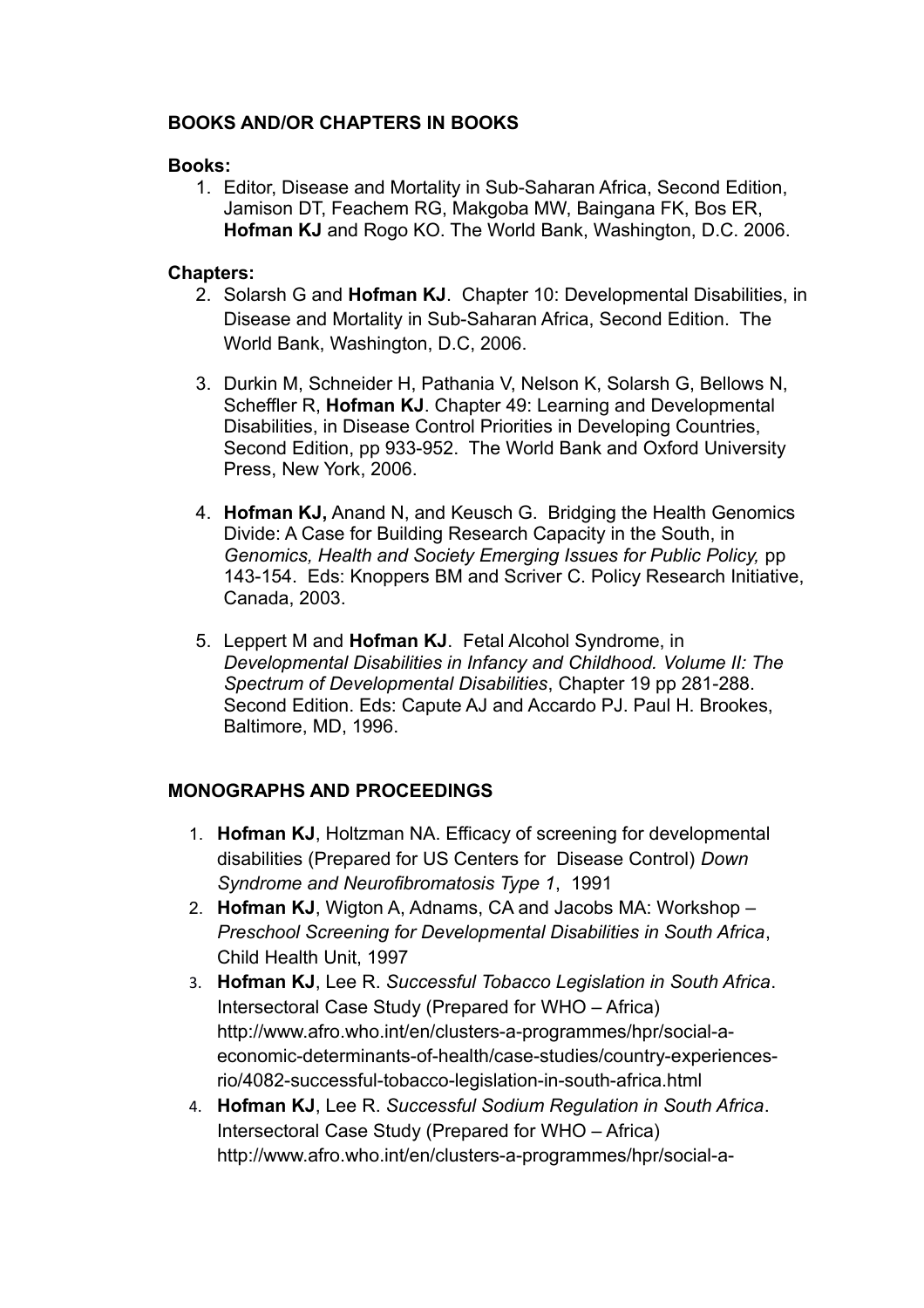[economic-determinants-of-health/case-studies/country-experiences](http://www.afro.who.int/en/clusters-a-programmes/hpr/social-a-economic-determinants-of-health/case-studies/country-experiences-rio/4085-successful-sodium-regulation-in-south-africa-.html)[rio/4085-successful-sodium-regulation-in-south-africa-.html](http://www.afro.who.int/en/clusters-a-programmes/hpr/social-a-economic-determinants-of-health/case-studies/country-experiences-rio/4085-successful-sodium-regulation-in-south-africa-.html)

5. Beswick C, **Hofman KJ** and Lindsey-Renton J. *Regulate or Motivate? A Salt Reduction Strategy for Processed Food in South Africa*. [http://www.aabschools.com/case\\_studies/795.html](http://www.aabschools.com/case_studies/795.html)

# **GUEST EDITORIAL AND OPINION PIECES**

- 1. **Hofman KJ**, Cook C, Levitt N. Preventing Diabetic Blindness: A Priority for South Africa. SAMJ 2014, 104(10):661-662
- 2. **Hofman KJ**. Non-communicable diseases in South Africa: A challenge to economic development. SAMJ. 2014, Vol. 104, No. 10
- 3. Jack H, Stein A, Newton C and **Hofman KJ**. Expanding access to mental health care: The missing ingredient. The Lancet Global Health, 2014, 2(4) 183 – 184.
- 4. **Hofman KJ**, Tollman S. Population health in South Africa: a view from the salt mines. The Lancet Global Health, 2013, 1 (2) 66 -67.
- 5. **Hofman KJ**, McGee S, Chalkidon K, Tantivess S, Culyer AJ. National Health Insurance in South Africa: Relevance of a national priority setting agency. South African Medical Journal, 2015, 105(9)739-740

# **LETTERS TO THE EDITIOR**

- 1. **Hofman KJ**, Tollman S. Strengthening capacity for local decision making. BMJ 2010, 341 Rapid Responses 5 August 2010
- 2. **Hofman KJ** Stellenbosh Institute for advanced Study (STIAS) round table. Daar AS, Jacobs M, Wall S, Groenewald J, Eaton J, Patel V, et al. Declaration on mental health in Africa: moving to implementation. Global Health Action. 2014; 7.

## **ABSTRACTS AND PRESENTATIONS**

- 1. **Hofman KJ**, Bernhardt B and Pyeritz RE. Increased incidence of neuropsychologic impairment in the Marfan syndrome. 1985. Am J Hum Genet 37: A4
- 2. Gusella J, Tanzi R, Gibbons K, Faryniarz A, Bader P, Phelan M, Stevenson R, Hayden M and **Hofman KJ**. Mapping of the Huntington's disease-linked G8 (D4S10) DNA marker to 4p16. 1985. Am J Hum Genet 37: A155
- 3. **Hofman KJ**, Naidu S, Moser HW, Thomas GH and Maumenee IH. Cherry red spot in association with galactosylceramide-B-galactosidase deficiency. 1985. Ann Neurol 18: A398
- 4. **Hofman KJ** and Valle D. Type I tyrosinemia with dysmorphic features. Successful therapy. 1986. Ped Res 20: 330A
- 5. **Hofman KJ**, Valle D, Kazazian HH and Snyderman S. Haplotype analysis of the phenylalanine hydroxylase (PH) gene in U.S. blacks with phenylketonuria (PKU). 1987. Am J Hum Genet 41: A256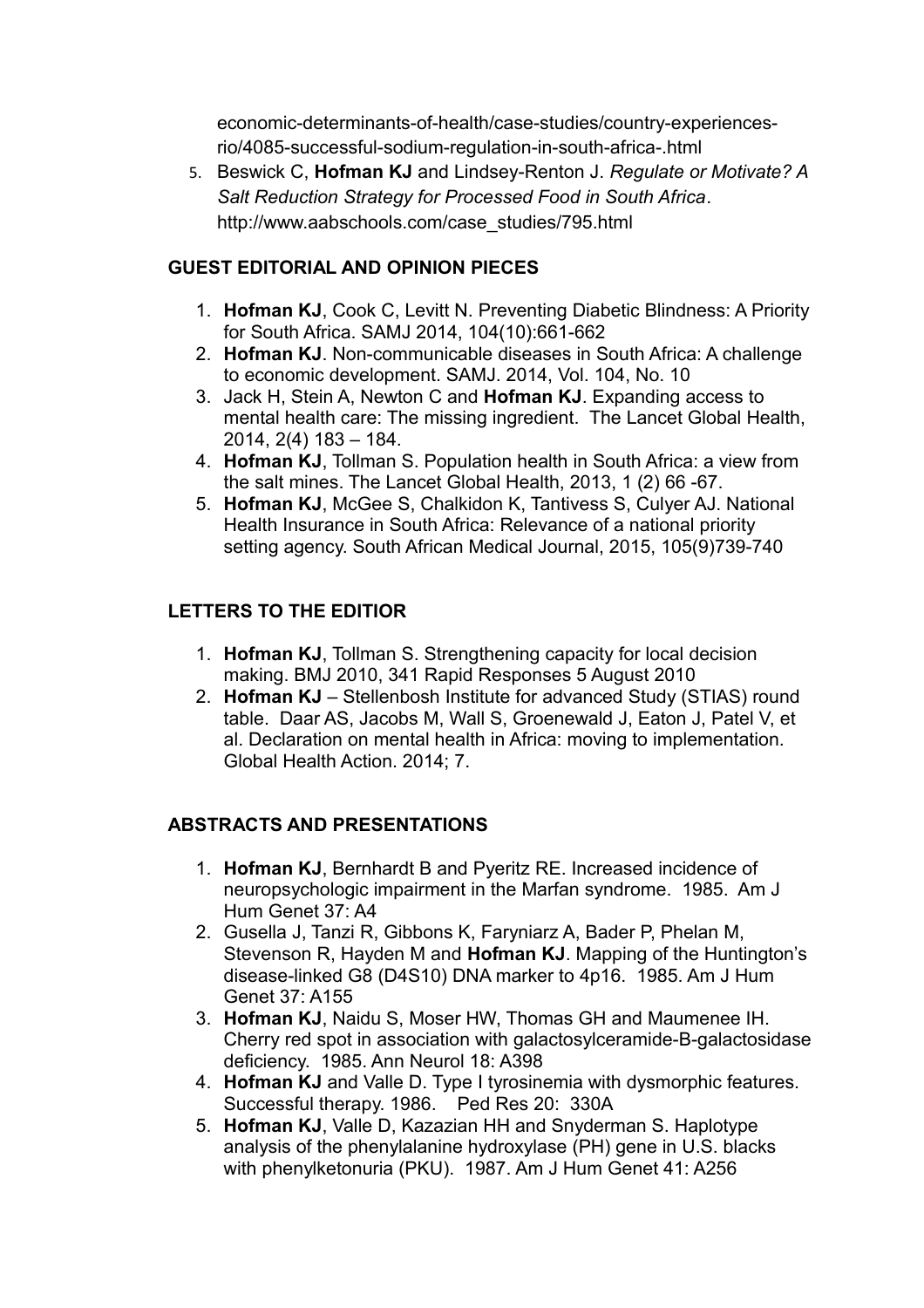- 6. **Hofman KJ**, Bernhardt B, Pyeritz RE. Neuropsychologic aspects of the Marfan Syndrome. 1989. Am J Med Genet 32: 241
- 7. Charnas L, **Hofman KJ** and Rosenbaum KN. Crouzon Syndrome: Evidence of incomplete penetrance. 1989. Am J Hum Genet 45: A43.
- 8. Hayflick S, **Hofman KJ**, Tunnessen W, and Leventhal B. Recognition of Neuroblastoma in Neurofibromatosis (NF1). 1989. Neurofibromatosis Res Newsl 5 (104): 12(Platform Presentation)
- 9. **Hofman KJ**, Boehm CD, Kazazian HH. Neurofibromatosis type I: Usefulness of prenatal and presymptomatic testing by DNA analysis. Am J Hum Genet 47: A220, 1990. (Poster presentation)
- 10.**Hofman KJ**, Bellmore H, Pfleuger S, Boehm CD. Prenatal diagnosis of NF 1 in a patient with an ambiguous diagnosis: diagnostic dilemma. Oct 1992. Clinical Care Symposium, NNFF, San Francisco CA
- 11. **Hofman KJ**, Chase GA, Tambor ES, Geller G, Faden RR, and Holtzman NA. Primary care physicians' knowledge of genetics: relevance to medical education. 1992. Am J Hum Genet 51: A3 (Plenary Session presentation)
- 12.**Hofman KJ**, Harris EL, Bryan RN, Denckla MB. Neurofibromatosis type I: The Cognitive Phenotype. 1993. Am J Hum Genet 53: A115
- 13.Holtzman NA, Bernhardt BA, Chase GA, Faden RR, Geller G, **Hofman KJ**, Tambor ES. Increasing the convenience of cystic fibrosis (CF) carrier screening compromises scene education. 1993. Am J Hum Genet 53: A47
- 14.Bernhardt, BA, Chase GA, Faden RR, Geller G, **Hofman KJ**, Tambor ES, Holtzman NA. Interest and uptake of cystic fibrosis (CF) carrier screening in an HMO population. 1993. Am J Hum Genet 53: A1478
- 15.**Hofman KJ**, Harris EL, Mohr J, Mazzocco MMM, Denckla MB. Specific Reading deficits associated with Neurofibromatosis type 1 (NF 1). February 1994. The International Neuropsychological Society, Cincinatti, OH
- 16.Braverman N, Lee R, Steele M, **Hofman KJ**. Tay syndrome associated with abnormal brain myelinization. March 1994. American College of Medical Genetics Annual Meeting,
- 17.Rossiter JP, **Hofman KJ**, Kelley RI. Detection of 7-dehydrocholesterol in amniotic fluid: A potential method for prenatal diagnosis of Smith-Lemli-Opitz syndrome. March 1994. American College of Medical Genetics Annual Meeting
- 18.Denckla MB, **Hofman KJ**, Bryan RN, Reiss AL, Harris EL, Melham E, Lee J, Cox C and Scheurholz L. Evidence that cognitive deficits in NF1 are related to T2 weighted intensities on MRI. 1994. Neurology 44 (suppl 2)
- 19.Mott SH, Skyria PA, Baumardner TL, Reiss AL, **Hofman KJ** and Denckla MB. Neurofibromatosis type 1. Association between volumes of T2 weighted high intensity signals on MRI and impaired judgment of line orientation. 1994. The International Child Neurology Assn. San Francisco, October 1994. Pediatric Neurology 11(2):88
- 20.Traboulsi EI, Klima KA, **Hofman KJ**, Maumenee IH. Ocular findings in 146 patients with Neurofibromatosis. An age dependent anaysis. October 1994. The American Academy of Ophthalmology annual meeting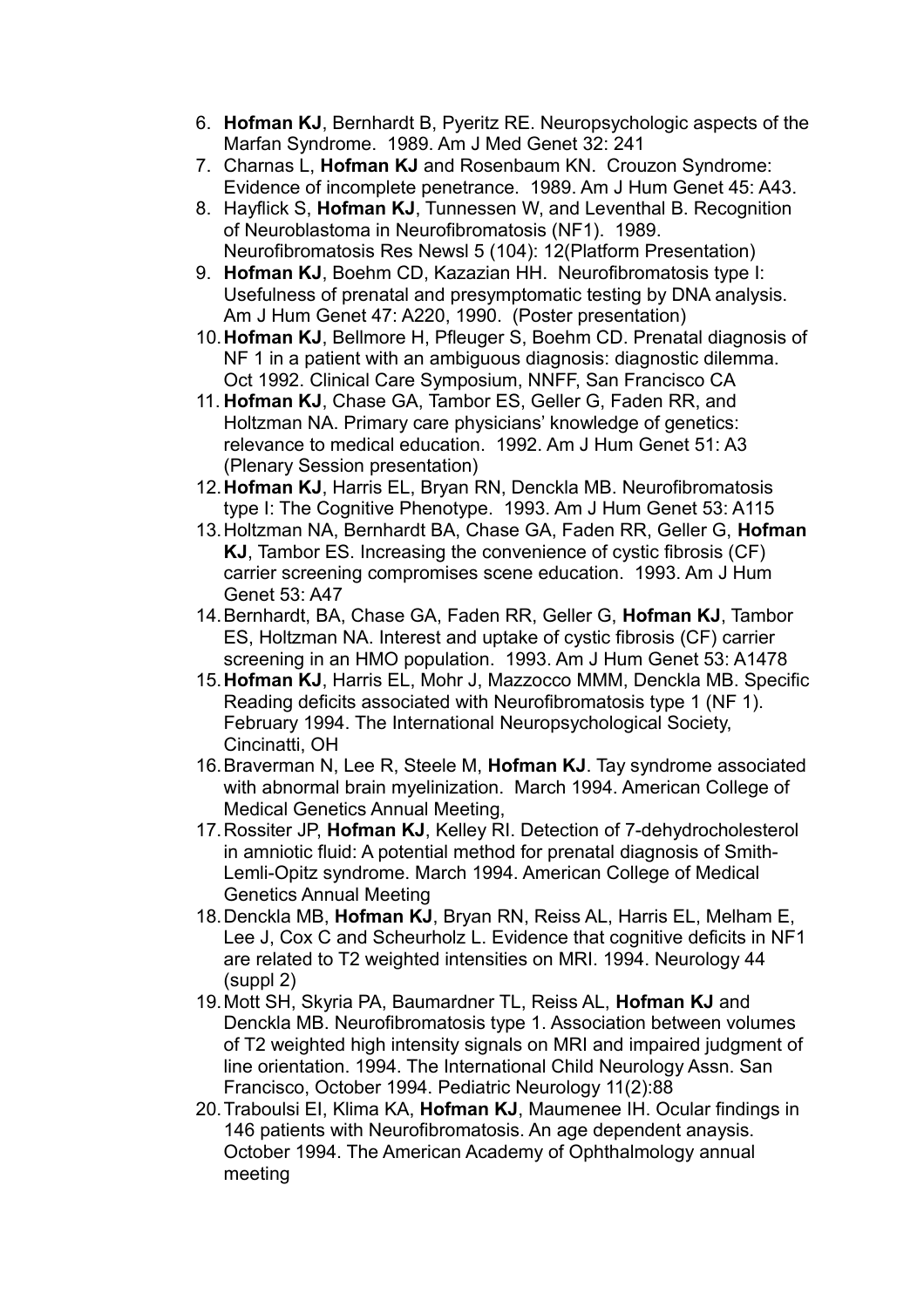- 21.MacCollin M, Braverman N, Siffert J, **Hofman KJ**, Gusella J and Parry D. Identical inactivating mutation in three children with Neurofibromatosis type 2. 1995. The Child Neurology meetings
- 22.MacCollin M, Davis K, Jacoby L, Braverman N, Siffert J, **Hofman KJ**, Viskochil D, Gusella J and Parry D. The effect of genotype on phenotype in Neurofibromatosis type 2, Nonsense mutation in exon six, in four affected children. July 1995.NNFF International Consortium for Molecular Biology of NF1 and NF2. Philadelphia.
- 23.Adnams C, **Hofman KJ**, Wigton A. Screening for developmental disabilities in the preschool population in South Africa. May 1997. AAMR Annual Meeting, New York, New York.
- 24.Kupfer L, Bridbord K, McDermott J, Jarawan R, **Hofman KJ**. Strategies to prevent brain drain. November 2002. Global Forum for Health Research, Forum 6, Arusha, Tanzania.
- 25.**Hofman KJ**, Ryce A, Kotzin S. To What Extent is Non-Communicable, Chronic Disease Being Reported in Developing Country Medical Journals? November 2004.Global Forum for Health Research, Forum 8, Mexico City, Mexico.
- 26.**Hofman KJ**, Kanyengo C, Kotzin S, Rapp B and Prudhomme W. Biomedical publication trends in sub-Saharan Africa (1995-2004): strengthening the culture of research to promote health. November 2006. Global Forum for Health Research, Forum 10, Cairo, Egypt
- 27.**Hofman KJ** and Tollman S. Setting Priorities for the Big 5: Investing Wisely. 2009. RUDASA (Rural Doctors Association of Southern Africa), Broederstroom SA
- 28.Bertram M, **Hofman KJ**, Maredza M, Tollman S. "Priority Cost-Effective Lessons for System Strengthening South Africa (PRICELESS-SA): An example of strengthening in-country collaborations and capacity." 2011 Global Health Metrics and Evaluation Conference, Seattle, Washington, USA
- 29.Bertram M, Steyn K, Wentzel-Viljoen E, Tollman S, **Hofman KJ**. The health impacts of reducing the sodium content of bread in South Africa. 2011 Public PHASA (Health Association of South Africa) Conference, Sandton, Johannesburg, SA
- 30.Verguet S, Jassat W, Bertram M, **Hofman KJ**, Tollman S, Murray C, Jameson D. Effectiveness of the supplemental immunization activity platform in South Africa. 2011 PHASA (Public Health Association of South Africa) Conference, Sandton, Johannesburg, SA
- 31.Maredza M, Johnson L, Bertram M, Saloojee H, Chersich M, **Hofman KJ**, Tollman S. Poster presented: "Economic Evaluation of infant feeding strategies to prevent mother-to-child transmission of HIV in South Africa". 2011 Global Health Metrics and Evaluation Conference, Seattle, Washington, USA
- 32.Jassat A, Verguet S, Tollman S, Murray CJL, Jamison DT, **Hofman KJ**. Measles control in sub-Saharan Africa: South Africa as a case study. 2011 PHASA (Public Health Association of South Africa) Conference, Sandton, Johannesburg, SA
- 33.Verguet S, Jassat W, Bertram M, Tollman S, Murray CJL, Jamison DT, **Hofman KJ**. Supplementary immunization activities: full economic evaluation of a child health delivery platform in South Africa. 2011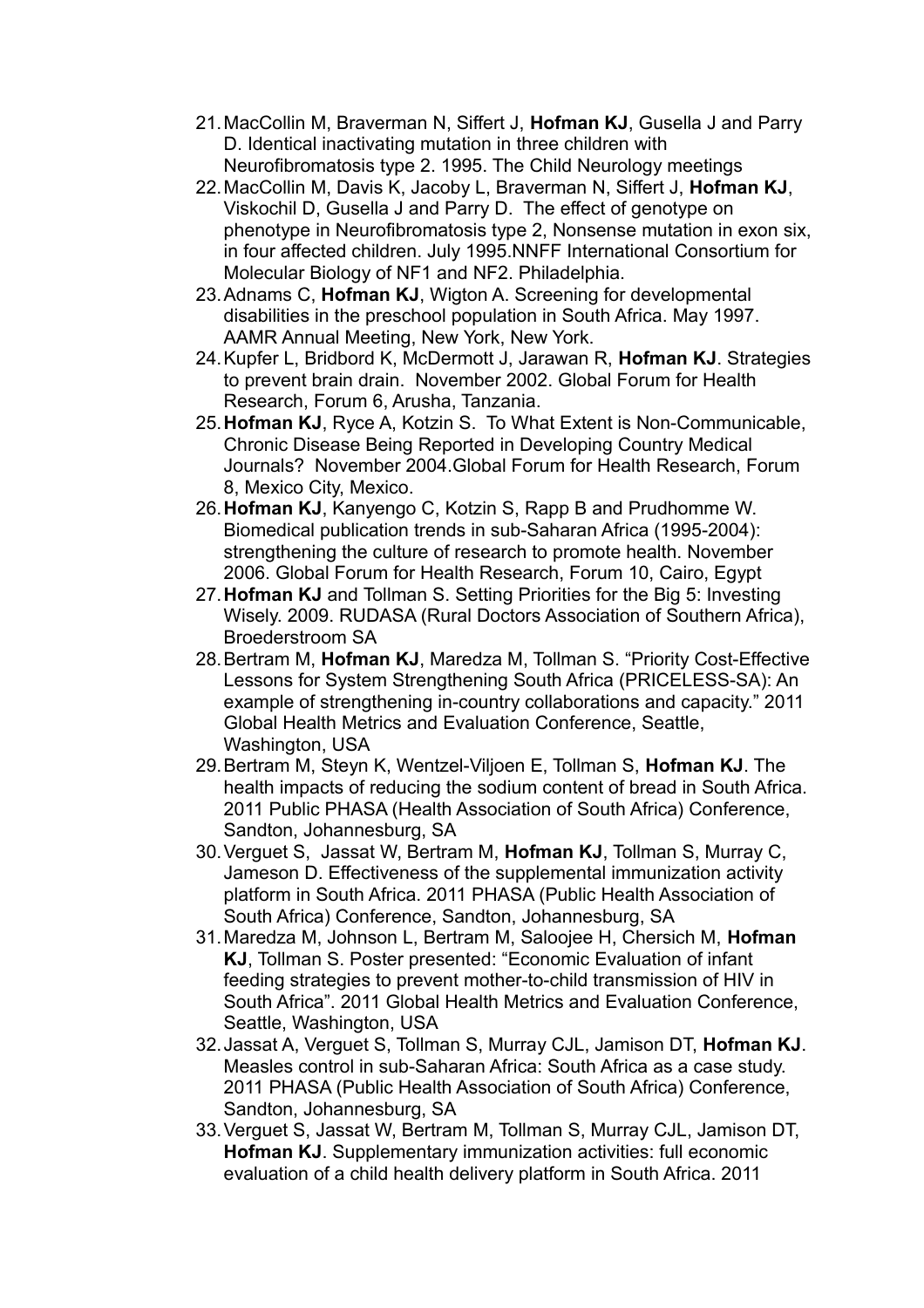PHASA (Public Health Association of South Africa) Conference, Sandton, Johannesburg, SA

- 34.Bertram M, Steyn K, Wentzel-Viljoen E, Tollman S, **Hofman KJ**. The health impacts of reducing the sodium content of bread in South Africa. 2012 Nutrition Congress Africa, Bloemfontein, South Africa
- 35.Maredza M, Ndirangu J, Chola L , Gómez-Olivé X, Sulaimon A, Herbst K, Kahn K, Tollman S, **Hofman KJ**. Trends, risk factors and causes of neonatal deaths in rural South Africa: the case of 2 Health and Demographic Surveillance Sites. 2013 Verbal Autopsy Congress: Rhodes, Greece
- 36.Sartorius B, Veerman JL, Manyema M, Chola L, **Hofman KJ**. Determinants of obesity and associated population attributable fractions in South Africa: empirical evidence from a national panel survey, 2008-2012. Abstract submitted, 12th International Congress on Obesity, Kuala Lampur, Malaysia, March 2014.
- 37.M Manyema, Veerman L, Sartorius B, Chola L, Tugendhaft A, **Hofman KJ**. The potential impact on obesity of taxing sugar sweetened drinks in South Africa. Abstract submitted, 12th International Congress on Obesity, Kuala Lampur, Malaysia, March 2014.
- 38.Veerman L, M Manyema, Sartorius B, Chola L, Tugendhaft A, **Hofman KJ**. The potential impact on obesity of taxing sugar sweetened drinks in South Africa. 12th International Congress on Obesity, Kuala Lampur, Malaysia, March 2014.
- 39.Wagner RG, Bertram MY, Goméz-Olivé FX, Tollman SM, Lindholm L, Newton CR, **Hofman KJ**. Patient Health Care Utilization and Treatment Cost of Epilepsy in rural South Africa. 2nd African Epilepsy Congress, Cape Town May 2014.
- 40.Molete M, Chola, Hofman KJ. Estimating Costs of School-Based Dental Mobile Services. PHASA Conference, Polokwane 3-6 September 2014.
- 41.Manyema M, Veerman L, Chola L, Tugendhaft A, Sartorius B, **Hofman KJ**. The potential impact of a 20% tax on sugar-sweetened beverages on obesity in South African adults: A mathematical model. PHASA Conference Polokwane 3-6 September 2014.
- 42.Tugendhaft A and **Hofman KJ**. Empowering healthy food and beverage choices in the workplace. Occupational Health Southern Africa. http://www.occhealth.co.za/?/viewArticle/1539
- 43.Volmink HC, Bertram MY, Jina R, Wade AN, **Hofman KJ**. Applying a private sector capitation model to the management of type 2 diabetes in the South African public sector: a cost-effectiveness analysis. BMC Health Services Research October 2014, 14:444.
- 44.**Hofman KJ**. Setting priorities in SA for maternal and child health. Rahima Moosa Mother and Child Academic Meeting, 20 January 2015
- 45.**Hofman KJ**. Health Systems Factors influencing Maternal Health Services. Wits School of Public Health, 30 January 2015
- 46.**Hofman KJ**. Inquiry on Fiscal Policies for Health: to identify trade and fiscal policies that have the greatest potential to impact health in South Africa. Houghton Estate, 28 July 2015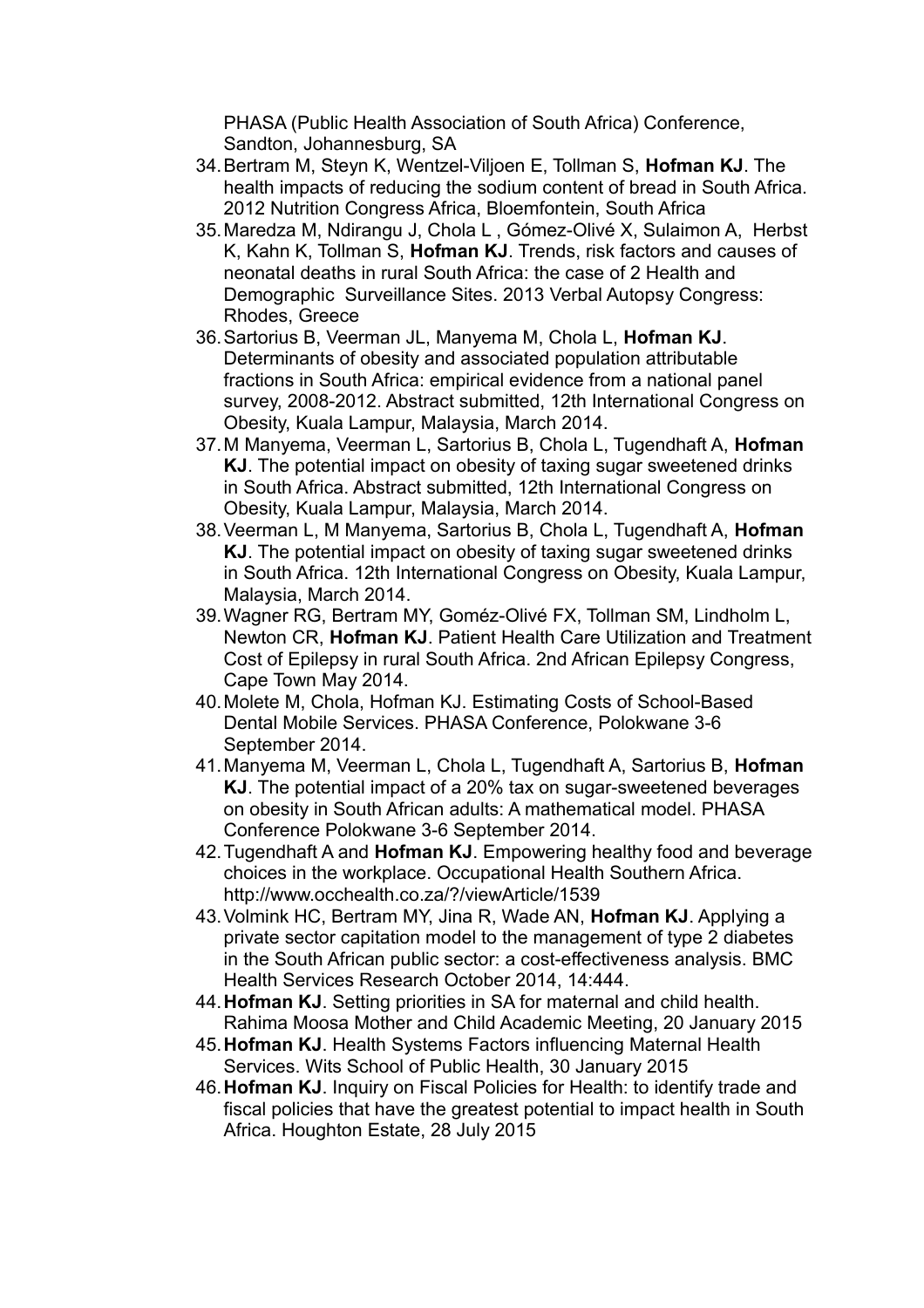- 47.**Hofman KJ**. Fiscal regulatory levers to address non-communicable disease. 9th European Congress on Tropical Medicine and International Health – Invited keynote speaker, 6-10 September 2015
- 48.**Hofman KJ**. Team Introduction/Fiscal interventions/Cost of inaction on SSB Consumption: Implications for obesity in S. PRICELESS team presentation to staff and faculty of the School of Public Health, 29 September 2015
- 49.**Hofman KJ**. A National Priority Setting Agency For South Africa: Relevance For Hospital Care. International Hospital Federation Chicago 2015, 39th World Hospital Congress – Invited speaker by the National Department of Health, 6-8 October 2015
- 50.**Hofman KJ**. Partnerships for Food Policy. Rockefeller Foundation Bellagio Center, 26-30 October 2015.
- 51.**Hofman KJ**. Best buys in the First 1000 Days for South Africa. 9th World Congress on Developmental Origins of Health and Disease, Cape Town 8-11 November 2015
- 52.**Hofman KJ**. An overview of all PRICELESS work, including PEECHi, followed by further elaboration by each of the PEECHi partners. PRICELESS Steering committee at National Department of Health, 18 November 2015
- 53.**Hofman KJ**. Maternal and Child Health Investment Case. Committee on Morbidity and Mortality in Children under 5 years, Kwa-Zulu Natal, 2 December 2015
- 54.**Hofman KJ**. The importance of local analyses in a priority-setting exercise for maternal and child health in South Africa. PMAC Conference (Priority Setting for Universal Health Coverage), Thailand, 26-31 January 2016

## **MEDIA AND PRESS**

- 1. **Hofman KJ**, Tollman S. Diseases that are just as serious as HIV/AIDS*. Business Day,* 23 Sept 2011
- 2. **Hofman KJ**, Tollman S. Prevention matters for a healthier South Africa*. Mail and Guardian (Soul City Supplement)*, 11 Nov 2011
- 3. **Hofman KJ**, Maredza M, Bertram M, Tollman S. Non-communicable diseases: reframing the conversation on health. *Public Health Association of SA,* Newsletter, 15 Nov 2011
- 4. **Hofman KJ**, K Kahn. Demanding the best for all South Africans. *PedMed April/May 2012*
- 5. Business Day 1 June 2011 Law to cut salt content in SA's diet <http://www.businessday.co.za/articles/Content.aspx?id=144400>
- 6. The Times  $-23$  July 2012 Get healthy  $-$  or else <http://www.timeslive.co.za/thetimes/2012/07/23/get-healthy---or-else>
- 7. Business Day 16 July 2012 State wants South Africans to halve salt intake, but allows more time <http://www.businessday.co.za/articles/Content.aspx?id=176302>
- 8. Business Day 24 July 2012 Regulating salt content 'will increase price of bread' - [http://www.businessday.co.za/articles/Content.aspx?](http://www.businessday.co.za/articles/Content.aspx?id=176910) [id=176910](http://www.businessday.co.za/articles/Content.aspx?id=176910)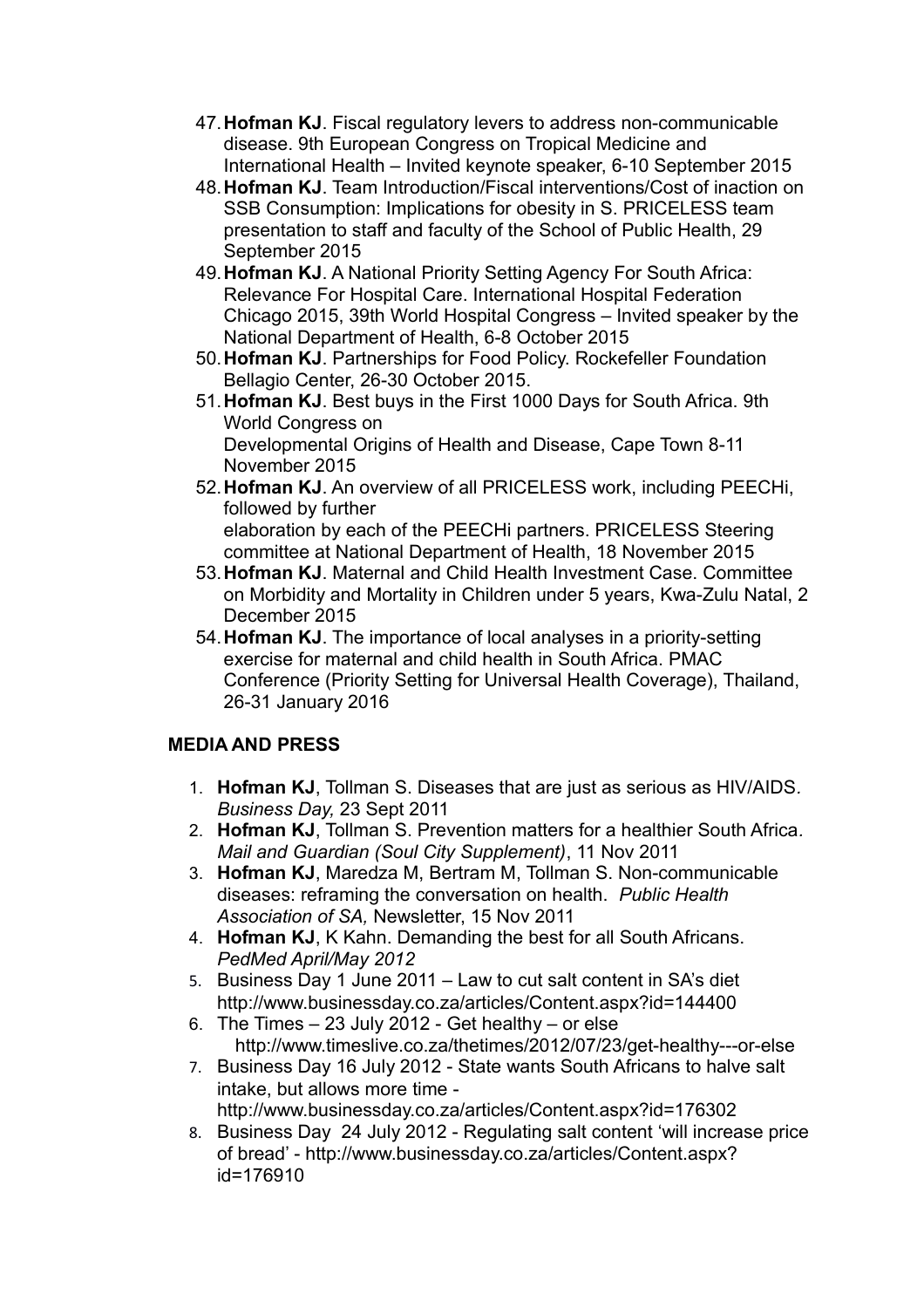- 9. Wits News 19 July 2012 Wits team helps curb SA's salt intake -http://www.wits.ac.za/newsroom/newsitems/201207/16975/news\_item\_ 16975
- 10. Die Berger 27 July 2012 Minder sout in kos sal beroertes voorkom, sê navorsers - [http://www.pressdisplay.com/pressdisplay/viewer.aspx#](http://www.pressdisplay.com/pressdisplay/viewer.aspx)
- 11. Saturday Star 28 July 2012 Salt it stands for Simply Add (a) Little touch
- 12. Business Day 31 July 2012 Cutting salt content in bread will raise price, bakers say - [http://www.businessday.co.za/articles/Content.aspx?](http://www.businessday.co.za/articles/Content.aspx?id=177381) [id=177381](http://www.businessday.co.za/articles/Content.aspx?id=177381)
- 13. Daily Dispatch 24 July Unhealthy may become illegal
- 14. Cape Argus 1 August 2012 Reducing salt content in food will help save lives
- 15. Independent on Saturday 4 August 2012 Health chiefs declare war to take salt away
- 16. [SA Food Review page 23 August 2012](http://www.wits.ac.za/files/58k40_725940001347890938.pdf)  Health and Wellbeing
- 17. Obesity in SA tips the scales [http://www.timeslive.co.za/thetimes/2013/02/06/obesity-in-sa-tips-the](http://www.timeslive.co.za/thetimes/2013/02/06/obesity-in-sa-tips-the-scales)[scales](http://www.timeslive.co.za/thetimes/2013/02/06/obesity-in-sa-tips-the-scales)
- 18. Motsoaledi defends strict regulations http://.bdlive.co.za/national/health/2012/03/20/motsoaledi-defends-strictregulation
- 19. Business Day 22 March 2013, State extends deadline for salt content compliance – T Kahn
- 20. The Star 2 April 2013, Why you can't resist a crisp John Nash
- 21. Ads prohibition drives one to drink [http://www.bdlive.co.za/opinion/.../2013/.../ads-prohibition-drives-one-to](http://www.bdlive.co.za/opinion/.../2013/.../ads-prohibition-drives-one-to-drink)[drink](http://www.bdlive.co.za/opinion/.../2013/.../ads-prohibition-drives-one-to-drink)
- 22. Applaud alcohol bill. [http://www.bdlive.co.za/opinion/letters/2013/10/30/letter-applaud](http://www.bdlive.co.za/opinion/letters/2013/10/30/letter-applaud-alcohol-bill)[alcohol-bill](http://www.bdlive.co.za/opinion/letters/2013/10/30/letter-applaud-alcohol-bill)
- 23. Daily Dispatch. 21 Jan 2014, pg 1 SA mulls soft drink tax in war on sugar
- 24. The Times, 21 January, 2014 Soft drink tax takes aim at the sweet life <http://m.timeslive.co.za/thetimes/?articleId=10793607> Katharine Child
- 25. Herald, 21 Jan, 2014, pg 5 Soft drinks tax could out sugar intake
- 26. Daily Dispatch. 21 Jan 2014, pg 1 SA mulls soft drink tax in war on sugar
- 27. Saturday Star 25 Jan 2014 pg 9 Bitter truth about sugar it makes our kids fat – Sheree Bega [http://www.pressreader.com/south](http://www.pressreader.com/south-africa/saturday-star)[africa/saturday-star](http://www.pressreader.com/south-africa/saturday-star)
- 28. Saturday weekend Argus, 25 Jan 2014, pg 7 Wits researchers take **on** sugar to fight SA obesity
- 29. The Times, 21 Jan 2014, pg 8 Soft drink tax takes aim at the sweet life
- 30. [http://www.wits.ac.za/newsroom/newsitems/201401/22696/news\\_item\\_](http://www.wits.ac.za/newsroom/newsitems/201401/22696/news_item_22696.html) [22696.html](http://www.wits.ac.za/newsroom/newsitems/201401/22696/news_item_22696.html)
- 31. Wits Leader Edition 1, 2014. Leading Research Sweet drinks to dissolve like a lump of sugar
- 32. Daily Dispatch 6 Feb 2014, pg 6 Department considers "sugar tax"
- 33. BD Live State ponders 'sugar tax' to fight cancer 5 Feb 2014, pg 1